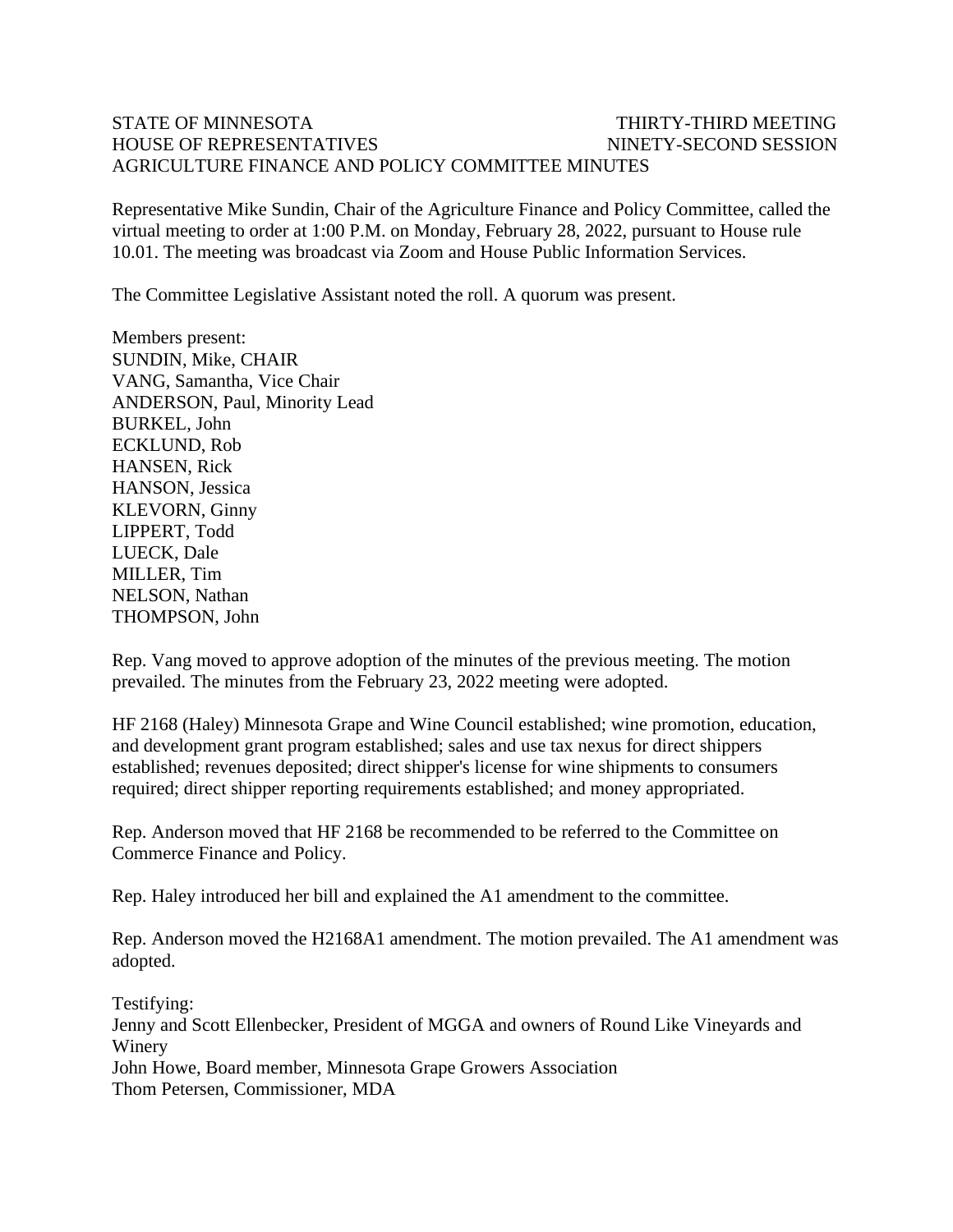Paul Hugunin, Ag Marketing and Development Division, MDA

Rep. Anderson renewed his motion that HF 2168, as amended, be recommended to be referred to the Committee on Commerce.

AYES: SUNDIN VANG ANDERSON BURKEL ECKLUND HANSEN, R. HANSON, J. KLEVORN LIPPERT LUECK **NELSON** 

## NAYS: MILLER

## ABSENT/EXCUSED: THOMPSON

There beings 11 ayes and 1 nay, the motion prevailed. HF 2168, as amended, was recommended to be referred to the Committee on Commerce Finance and Policy.

HF3077 (Morrison) Pollinator research account eligible uses modified, and money transferred.

Rep. Sundin moved that HF 3077 be laid over for possible inclusion in the supplemental finance bill.

Rep. Morrison presented HF 3077 and responded to member questions.

Testifying: Elaine Evans, University of Minnesota Dan Cariveau, University of Minnesota Marla Spivak, University of Minnesota

Rep. Anderson moved the H3077A1 amendment. The motion did not prevail. The A1 amendment was not adopted.

Rep. Anderson moved the H3077A2 amendment. The motion did not prevail. The A2 amendment was not adopted.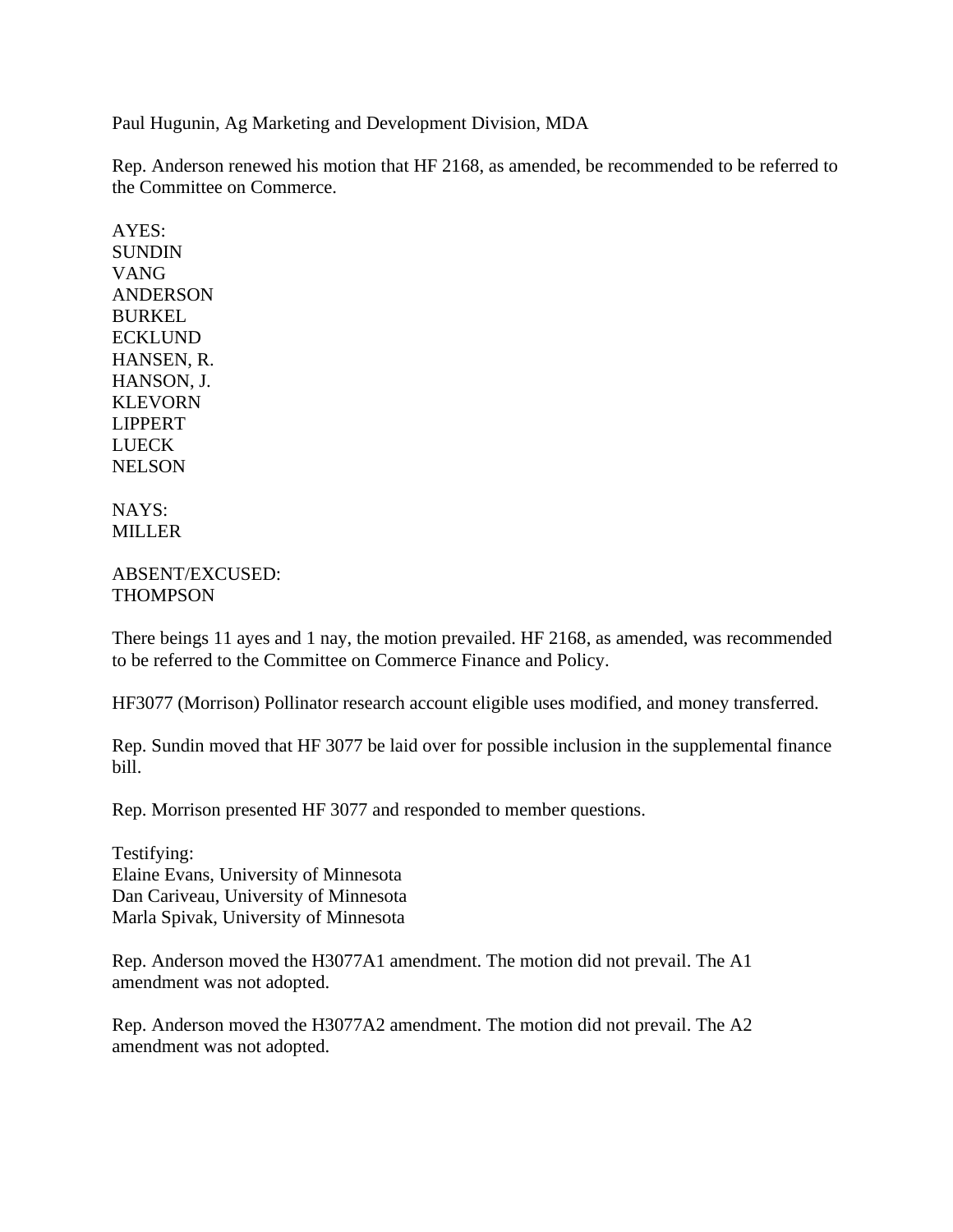Chair Sundin laid over HF 3077 for possible inclusion in the supplemental finance bill.

HF3625 (Klevorn) Appropriating money for the Forever Green Agriculture Initiative at the University of Minnesota

Rep. Klevorn moved that HF 3625 be laid over for possible inclusion in the supplemental finance bill.

Testifying: Don Wyse, University of Minnesota Faculty Ben Penner, Farmer Richard Magnusson, Farmer Dr. Nicole Atchison, Puris Foods Hannah Stoll, Graduate student

Rep. Klevorn renewed her motion, and HF 3625 was laid over for possible inclusion in the supplemental finance bill.

HF2720 (Lippert) Agricultural organization grant funding provided, and money appropriated.

Rep. Lippert moved that HF 2720 be laid over for possible inclusion in the supplemental finance bill.

Rep. Lippert moved the H2720A2 amendment. The motion prevailed. The A2 amendment was adopted.

Testifying: Colin Cureton, Director of Adoption and Scaling, Forever Green Initiative Christopher Abbott, Perennial Pantry Reginaldo Haslett-Marroquin, Regeneration Farms Christopher Patton, Midwest Elderberry Cooperative

Rep. Lippert renewed his motion and HF 2720, as amended, and the bill was laid over for possible inclusion in the supplemental finance bill.

Chair Sundin adjourned the meeting at 2:27 P.M.

Representative Mike Sundin, Chair

\_\_\_\_\_\_\_\_\_\_\_\_\_\_\_\_\_\_\_\_\_\_\_\_\_\_\_\_\_\_\_